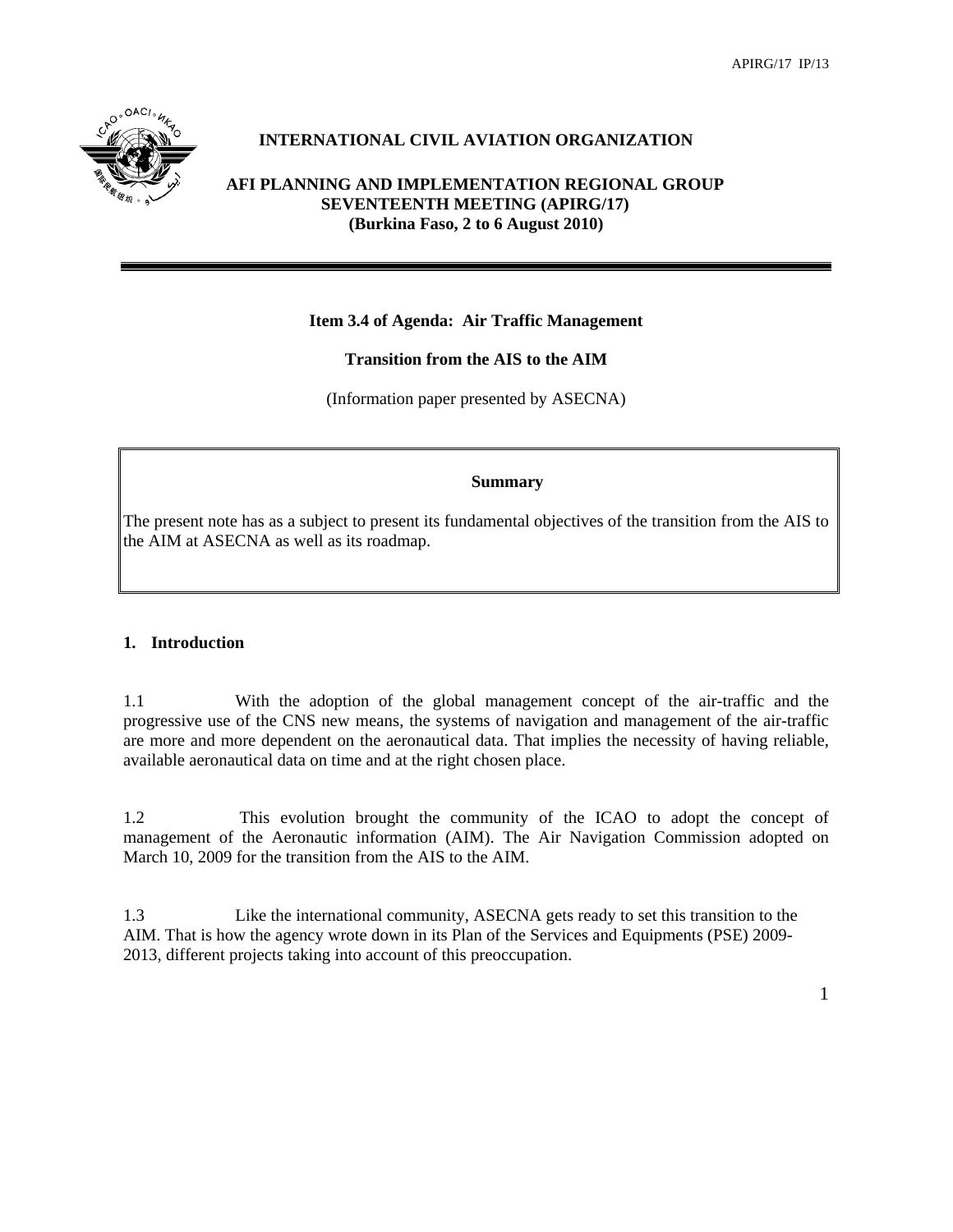### **2. Discussions**

### **2.1 Objectives of the AIS/AIM transition to ASECNA**

The main objectives of this transition are:

- The implementation of a Centralized aeronautical Database able to ensure the reliability, the integrity and the availability in real time of the data.
- The easy exchange of data with the other Databases.
- the coherent automation of the main functions for the production of the different elements of the integrated Aeronautical information package,
- the facilitation of the interoperability of the AIS activities with the meteorological activities and flight Plan management

### **2.2 Programs in progress**

To reach these objectives, some programs are developing and being implemented:

#### **a) Conception and realization of the database**

This database will consist of one part for the static data and another for the dynamic data. The database will be conceived in accordance with the AICM/AIXM modules kept by the ICAO (N°36 amendment of the annex 15). Its realization is subdivided into two phases:

- **Stage 1:** Installation of the static database and automation of the AIP functions and cartographic (2010-2011)
- **Stage 2 :** Installation of the dynamic data base and automation of the NOTAM functions, GDP and Flight Plans (2011-2013)

The agency has already assigned a market for the Stage 1 especially "the supply of equipment and system of management of an automatic data base AIXM and the automation of the AIS/NOF/ARO/briefing Offices".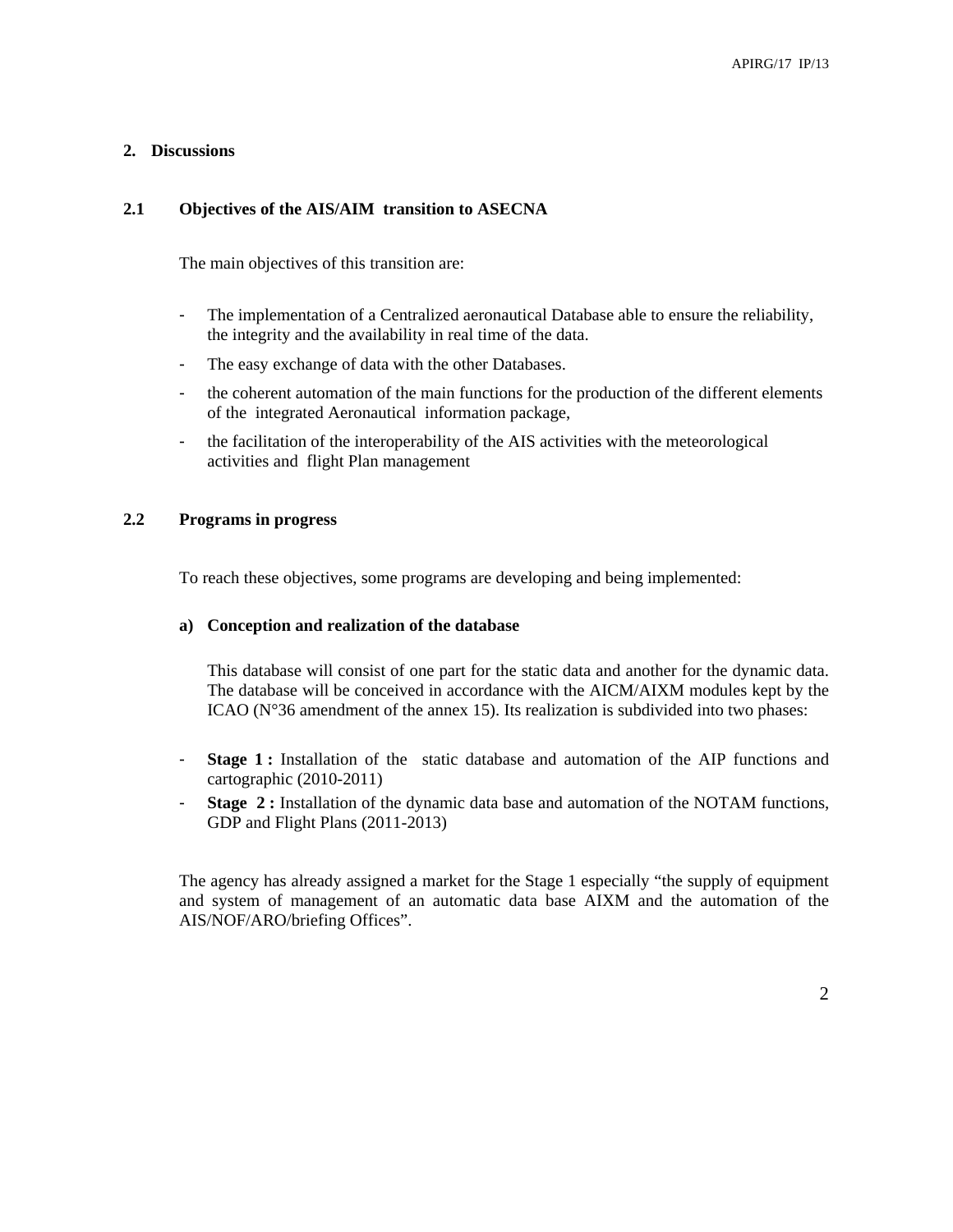### **b) Exchange with other data bases**

In order to facilitate its integration to the world network, the ASECNA database will be in compliance with the international standards permitting exchanges with other operators. For that purpose, agreements of exchange could be established with EUROCONTROL and the AFICAD of the AFI region in the process of conception.

### **c) Staff training**

Training modules on the management of the aeronautical data will be implemented at EAMAC (African Civil aviation and Meteorological Training Center)in order to let the AIS personnel have the tools allowing them to face the new challenges of the AIM.

### **d) AIM Quality Management (SMQ-AIS)**

The implementation of a AIS quality management system is a standard and the ISO certification is recommended. For that purpose, ASECNA himself buckles firmly to set in motion the different AIS QMS tools. The initial audits of the structures of the agency will be able to take place in 2010 and the development of the different processes and procedures should end in 2011 to get to an ISO certification in 2012.

### **e) Implementation of the electronic terrain and obstacle data (eTOD)**

Studies are in progress on the realization of works concerning the different zones specified by ICAO, taking into account the amendment 36 of Annex 15. These works are in the PSE 2009- 2010.

### **f) Maintenance and the extension of the WGS84**

WGS84 network maintenance and extension works are foreseen in the PSE and has been started. The elements of non registered transition on the present PSE and the future arrangements of the ICAO will be taken into account in the future plan PSE 2014-2018.